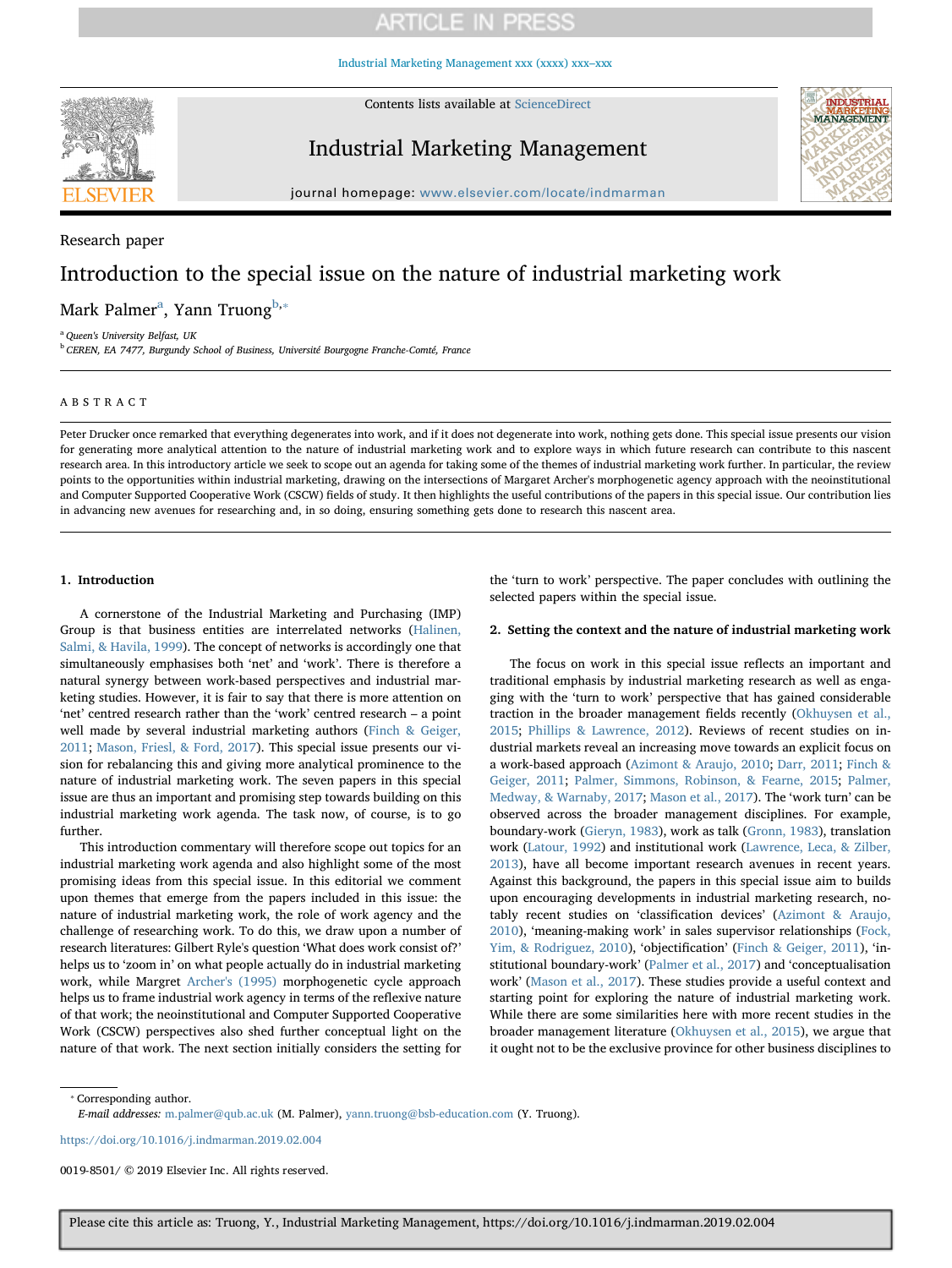study 'work' – if nothing else, marketing comprises work! Notably, in the human resource/industrial relations literature, the topic of the work labour has been given much attention [\(Kalleberg, 2009\)](#page-4-11). Recent years has witnessed a body of research associating work with practice theory ([Feldman & Orlikowski, 2011\)](#page-3-4). Equally noteworthy, neoinstitutional explanations bring attention back to inhabited nature of working institutions. Here, work is what gets things done and accomplished – the 'intelligent, situated institutional action' ([Lawrence & Suddaby, 2006](#page-4-12): 219). Studies have presented interesting findings in relation to the political, technical and cultural work of institutionalizing management fashions [\(Perkmann & Spicer, 2008](#page-4-13)) and the practices of 'boundaryspanning' in renegotiating forestry practices [\(Zietsma & Lawrence,](#page-4-14) [2010\)](#page-4-14). Although not exclusively concerned with institutions per se, institutional conceptualizing helps with understanding the nature of the IMM work and also runs throughout many of the papers in the special issue. Important insights are also evident from Computer Supported Cooperative Work (CSCW) research studies and are examined in more detail below. We believe that the nature of industrial marketing work can be better understood through the application of these theoretical perspectives.

An important signpost where industrial marketing work is concerned is the theoretical question raised by Gilbert Ryle: 'What does work consist of?' (see [Schmidt, 2010](#page-4-15) for a useful summary). This central question helps us to 'zoom in' on what people actually do in industrial marketing work. Drawing on Gilbert Ryle's argument [Schmidt \(2010\)](#page-4-15) notes that "there was no general answer; some sorts of work are done with some sorts of tools, others with other sorts. But sometimes the same work might be done with alternative tools. Some work does not require tools at all…. Not all work is for pay; not all work is unpleasant; not all work is tiring." [pp. 260]. According to [Schmidt \(2010\),](#page-4-15) Gilbert Ryle discusses the concept of 'working' as polymorphous in the sense that the application of the term 'working' does not imply the performance of any specific activity. There is, therefore an understanding that to frame and categorize a given activity as work involves implicit references to motive, circumstance and identity. For example, that 'the marketer is working again on an issue', or that 'marketing department is focused on a particular project', or 'the marketing department and sales department are working together' or 'the marketer's work is not always recognised in the boardroom'. That is, how is the industrial marketing work identified in the broader system – the department or the strategic business unit, the subsidiary, the firm, or among the network of channels of distribution (i.e. agents, wholesalers or resellers). Most, if not all, marketing projects use sociomaterial tools, whether technologyspecific (e.g. social media, spreadsheets, powerpoint), or marketingspecific tools (e.g. sales management software, marketing audit, service quality, strategy and competitor analysis). Thus there is a clear opportunity for B2B researchers to explore further the role of material technologies, market devices and tools in industrial work, particularly by building on [Orr's \(1996\)](#page-4-16) classic study of repair work of photocopiers, or [Notteboom and Rodrigue's \(2008\)](#page-4-17) study on the container in the shipping industry, or [Cochoy's \(2009\)](#page-3-5) study on the shopping trolley.

The term 'work' also denotes what social actors do to sustain social order ([Cochoy & Dubuisson-Quellier, 2013](#page-3-6)). Here, work performance involves more than outcomes (e.g. market share, category or product sales); performance is also about how marketing actors 'perform' their roles. This performative aspect of work is critical for ensuring maintenance, for example, adherence to rules (e.g. a buyer's terms of reference or tender bids), or reproducing these rules and existing norms, or marching boundaries for network influence ([Palmer et al., 2017](#page-4-5)). The notion of industrial marketing work can also theoretically cover the routine effort involved doing the work, for example, the activity of organising and co-ordinating events. Here, research might adopt a tight empirical focus, often on 'temporally specific' events (e.g. trade fairs) (see [Hedaa and Törnroos \(2008\).](#page-4-18) There is particularly rich potential in studying short 'episodes' of work, which could include, for example, the ordinary or mundane troubles associated with service maintenance,

#### M. Palmer, Y. Truong *Industrial Marketing Management xxx (xxxx) xxx–xxx*

handling and resolving the tensions that could arise between and dealing with an industrial buyer or seller. Thus the focus is on activity and effort rather than accomplishment. These efforts, for example, can be seen in relation to the work in privileging or directing repairs to institutional pillars (i.e. reinforcing the regulative, normative, cognitive bases).

An overlapping idea central to industrial marketing work concerns its discursive nature – either in terms of how actors interact (e.g. email, meetings, workshops), the persuasive rhetoric employed, or written discourse (e.g. a contract, report). Industrial work-as-discourse requires capacity to access appropriate discourse (e.g. product specifications, white papers, digital content), and skill in using it. By virtue of the boundary-spanning role of marketing, being able to navigate institutional-specific, sectoral-specific as well as departmental-specific language (e.g. R&D, accounting) may serve to progress the industrial marketing work agenda. Indeed, strategic 'net' influence and even work tenders may be won or lost through discursive dexterity and deploying marketing discourse skilfully. How do industrial marketing managers frame strategic issues, organise sectoral interest, build strategic visions, pitch R&D projects, collaborate in market-making, negotiate agent sales territories or distributor deals and so on? What are the dominant discourses within an industry, workshop, firm, department and how does that impact the nature of the work? Sometimes a distinction is made when they individuals say, 'enough talk, let's get to work!' But what happens when talk is a central concern to industrial marketing work? Thinking through Gilbert Ryle's ideas raises a series of questions of how 'individualised pockets of work' as well as 'same work practices' emerge over time and space ([Leonardi & Barley, 2008\)](#page-4-19), not least for improving competitiveness when establishing standards, consistency and uniform industrial marketing work practices. Theoretically, moreover, it brings out the purposeful nature of industrial marketing work and how agency is produced. Turning to this point, it is helpful to deepen the conceptualisation of industrial marketing work agency to understand the dynamics through which work takes place.

#### 3. Agency of industrial marketing work

The IMP tradition has completely appreciated the disseminated role of agency beyond the buyer-seller dyad [\(Halinen et al., 1999](#page-4-0)). The concept of work highlights the intentional actions taken, some highly visible and dramatic, but also that which is invisible and mundane, as in the day-to-day adjustments, adaptations and comprises ([Lawrence](#page-4-9) [et al., 2013](#page-4-9)). Within neoinstitutional approaches, a focus on work reverses the emphasis of how institutions govern action by exploring how actions affect institutions, especially the practical actions by which institutions are created, maintained and disrupted ([Lawrence et al.,](#page-4-9) [2013\)](#page-4-9). [Selznick \(1949\)](#page-4-20) indicated that institutions can acquire a 'life of their own' if they are co-opted by agents with particular commitments that go beyond the original work endorsed by the institution. This inside-out view of institutions opens up the study of the inhabited nature of institutions, how such institutions work to reproduce or elaborate, but also theoretical questions relating to position, rank, status and the role. The contributions of the special issue also point to role of agency not only in terms of market change but also in terms of market stability – conforming to the status quo. How do industrial marketing managers' roles and work practices interplay? How do network or channel roles or status potentially change or remain the same in the face of industrial market-driving work? In this section, we draw on [Archer's \(1995\)](#page-3-1) morphogenetic cycle can frame research opportunities for further conceptualizing of industrial marketing work agency. [Archer's \(1995\)](#page-3-1) morphogenetic cycle approach provides a process understanding of agency – see [Fig. 1](#page-2-0). This view of agency is a cyclical process involving three parts: at time T1–T2, existing structures condition the interpretations and actions of managers by shaping the situations in which they find themselves. At time T2–T3, managers interact to pursue their projects, activating both structural and personal properties. Structural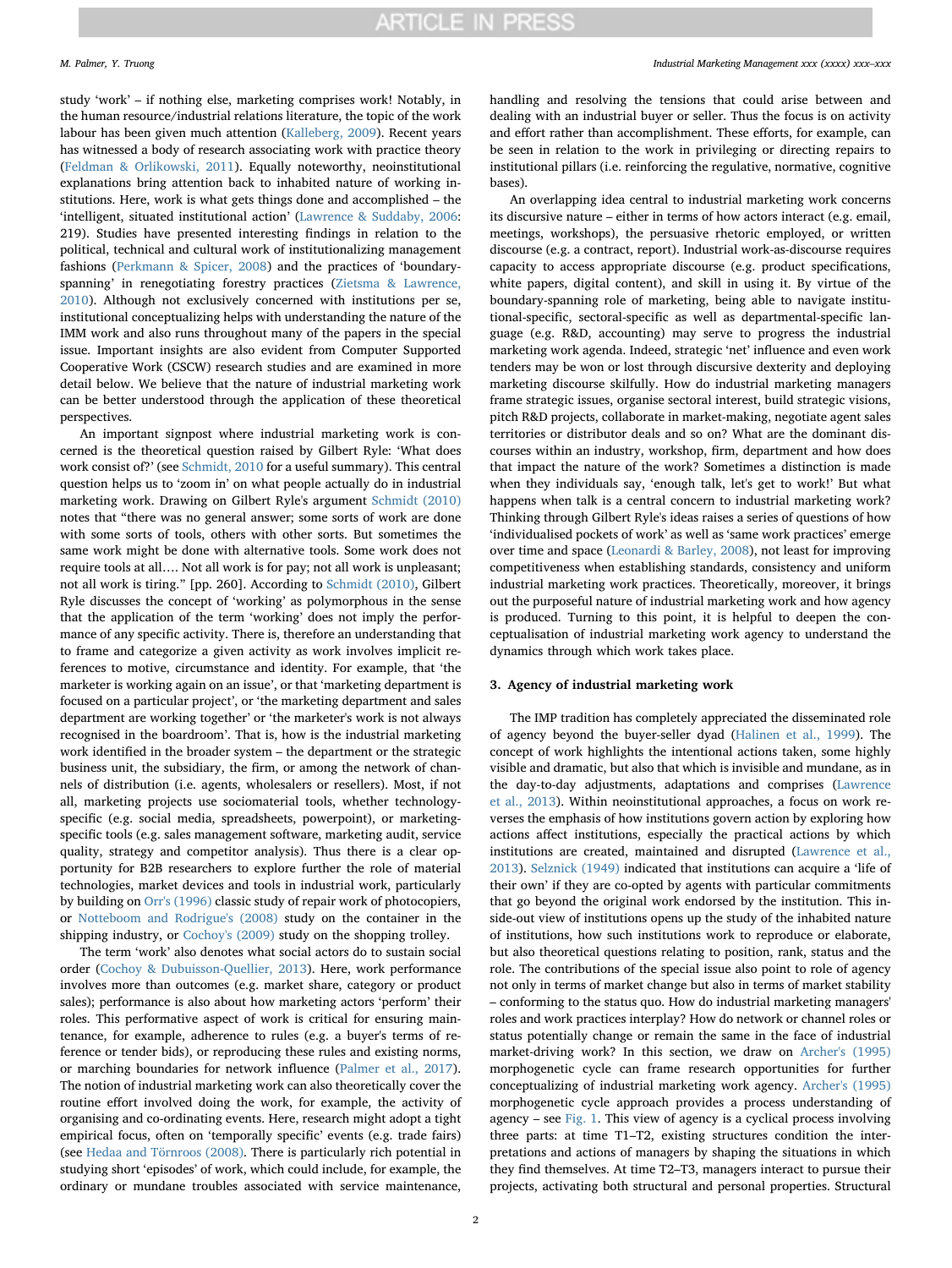<span id="page-2-0"></span>

Fig. 1. The morphogenetic cycle: adapted from Archer, M(1995) 82.

elaboration (morphogenesis) or reproduction (morphostasis) at time T3–T4 are consequences of these interactions, and provide the beginning (T1–T2) for a new morphogenetic cycle. Each morphogenetic cycle distinguishes three broad analytical phases.

Archer's morphogenetic approach highlights the role of reflexivity, which arises from individuals' personal identities and is defined as a mental ability: 'our power to deliberate internally upon what to do in situations that were not of our making' ([Archer, 2003:](#page-3-7) 342). Here, [Archer \(2003\)](#page-3-7) refers to 'communicative reflexive modes' where, for instance, industrial marketing managers favour work continuity (e.g., Key Account Management, supplier maintenance and customer relationship management). By contrast, she refers to a 'autonomous reflexive mode' where, for instance, industrial market managers favour discontinuity in work, searching for future work opportunities (e.g., new business development, new product development, in technology or market driving strategy environments). In such contexts, how do industrial marketing strategies present themselves as dynamic, while also enduring and stable? How industrial marketers reflexively engage with new technologies, market driving channel disruption, or marketplace innovation? B2B research appreciates how macro and meso-level network issues – such as group alliances, coalitions, industry associations or firm cohorts – influence micro-level, individual work agency. As individuals rarely transform their contexts alone, studies on concepts such as collaborative institutional agency ([Bridwell-Mitchell, 2016](#page-3-8)), collective institutional entrepreneurship ([Wijen & Ansari, 2007\)](#page-4-21) and distributed agency ([Garud & Karnøe, 2003\)](#page-4-22) are illustrative how cohort dynamics could investigate the nature of IMM work. Given the imperative for change in industrial marketing, there is therefore much to be gained by B2B research providing nuanced accounts of the agency of industrial marketing work, as the contributions in this special issue do, and many others have done with the agency of technology and institutional regimes such as family, government, trade and professional associations, fashions as well as broader societal pressures.

#### 4. Industrial marketing work and CSCW insights

An important task of this special issue is to scope out an agenda for taking some of the themes of industrial marketing work further. In addition to the ideas discussed in the preceding sections, we also draw on the valuable insights from the CSCW studies to provide some initial guidance. While there are plenty of areas, for illustration, we focus on three.

### 4.1. Awareness work

A central concern of CSCW has been to understand the 'mechanisms' and 'coordinative' work practices. How do individuals coordinate with others their work activities that allow others to become aware of their actions? There are synergies with this question in understanding sensemaking ([Möller, 2010](#page-4-23)), the implementation of market orientation across departments ([Johnson & Sohi, 2017](#page-4-24)), institutional boundarywork ([Palmer et al., 2017](#page-4-5)) and market-making opportunities ([Mason](#page-4-1) et [al., 2017\)](#page-4-1). While there are many things that one could be aware of within an environment, those issues that are relevant or pressing to the situation become notable and open to research scrutiny, notably by

studying routines, interruptions and events. In an illustrative study on geologists, [Frodeman \(1996\)](#page-4-25) identifies similarities between sites through 'visual intelligence' heuristic devices (e.g. contrasts, patterns and aberrancies). Future research could aim to understand how various sales technologies mediate best-practice in work and also 'support' work awareness (for example, role of spaces and material connections). Also significant, but much less acknowledged is the way that the work of enforcing industry or firm rules is undertaken, for example, for buyers in repairing breaches of the rules of engagement by supplier competitive jostling or in the face of technology disruption. Drawing on [Schutz and Luckman \(1989\)](#page-4-26), [Campagnolo, Pollock, and Williams](#page-3-9) [\(2015\)](#page-3-9) posit the notion of appresentation work - the process of making available to participants 'what lies spatially and temporally beyond their reach' (p.151). For example, where industrial suppliers and buyers make sense of and convey some confidence about matters in which they have no direct experience, perhaps in relation to the future evolution of sales technology. This form of work links between what is locally present and what is not. As Husserl suggests, "what is not present is 'always' and 'necessarily' implicated with what is immediately apparent and determines the sense of what is seen" (Husserl, 1960 [109] cited in [Campagnolo et al., 2015](#page-3-9)).

#### 4.2. Articulation work

The concept of articulation work informs much CSCW research ([Schmidt & Bannon, 1992](#page-4-27)). Drawing on the work of [Strauss \(1985,](#page-4-28) [1988\),](#page-4-28) articulation work is described as "…work that gets things back 'on track' in the face of the unexpected, and modifies action to accommodate unanticipated contingencies" ([Star & Strauss, 1999:](#page-4-29) 10). Articulation work takes into account the key attribute of all work, "it is impossible, both in practice and in theory, to anticipate and provide for every contingency which might arise in carrying out a series of tasks. No formal description of a system (or plan for its work) can thus be complete." [\(Gerson & Star, 1986:](#page-4-30) 266). For work to get done, then, the variations, deviations, and inconsistencies must be resolved via what [Pollock \(2005\)](#page-4-31) refers to as 'workarounds' and the 'here and now'.

#### 4.3. Invisible work

Another important theme from CSCW studies relates to way that work is often unacknowledged (Star & Strauss,1999). [Nardi and](#page-4-32) [Engestrom \(1999\)](#page-4-32) describe four kinds of invisible work: (i) work done out of view of others, (ii) routine or manual work requiring judgment and skill not acknowledged, (iii) work done by people who are not valued, and (iv) work that is not part of anyone's job description, but critical to getting things done. As [Star and Strauss \(1999: 20\)](#page-4-29) point out, "[i]f one looked, one could literally see the work being done—but the taken for granted status means that it is functionally invisible." For example, a supplier ensuring cross-compliance in securing a product listing. This research perspective also orients us to the inhabited nature of institutions as well as the multiple perspectives of differently positioned actors, perhaps across a business network. [Suchman \(1995\)](#page-4-33) discusses the complex tradeoffs involved in making work visible. On the one hand, visibility can mean legitimacy, rescue from obscurity or other aspects of exploitation. On the other, visibility can create reification of work, opportunities for surveillance, or come to increase group communication and process burdens.

Whereas the above research areas are ostensibly mediated on the axes of technology, a key strength and a further challenge for the 'turn to work' agenda is to be sensitive to industrial marketing work situations. In sum, awareness, articulation and invisible work, we argue, plays a key role in industrial marketing management. By focusing more explicit attention on the nature of IMM work, insights from the CSCW perspective can highlight new work activities but also reinvigorate the industrial marketing work agenda. In the preceding sections we have already alluded to the contributions in this special issue, but in the next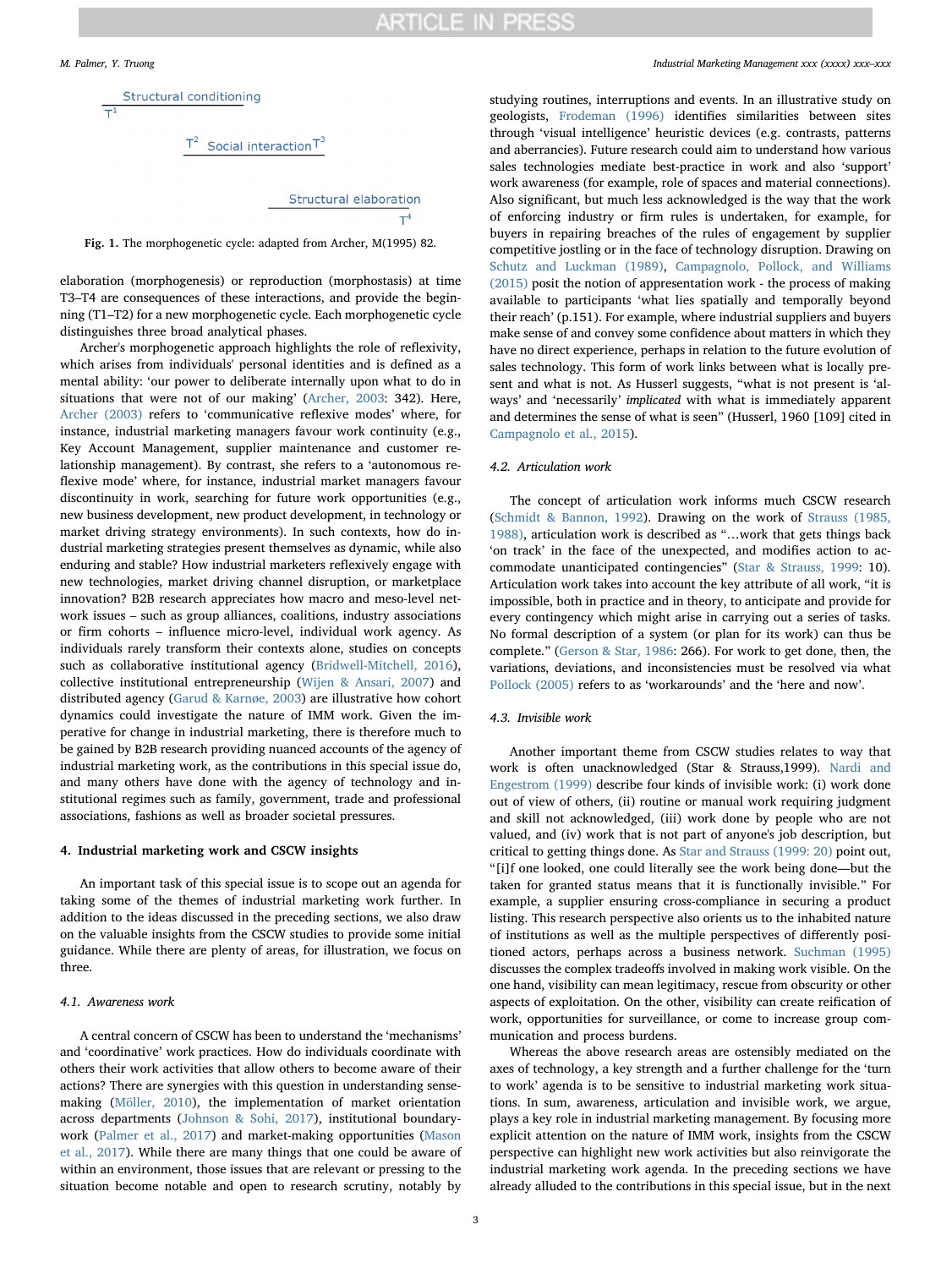## **ARTICLE IN PRESS**

section we will introduce each paper briefly.

#### 5. Contributions to the special issue

The special issue papers all address a range of topics drawing on a work perspective, with diverse conceptual backgrounds, including literature on identity, institutional theory, discourse, decoupling and strategic orientations. The issue opens with a paper by Curtis investigating the individual identity work processes of digital industrial marketers as they make sense of their corporate identity when updating Twitter accounts. This paper picks up on a key theme of the work perspective – the agency produced by the tensions experienced by the digital industrial marketers during the course of their digital work. It demonstrates that identities are in-the-making and require ongoing work to maintain.

Michel, Saucede, Pardo & Fenneteau's paper acknowledges the agentic side of institutional maintenance work and the complex interplay between intermediaries and positioning changes within a business network. This paper foregrounds the agency of actors' purposeful efforts to maintain the status quo, while also acknowledging how other actors attempt to disrupt the existing 'rules of the game'. Institutional work is required not only for retailers' quest to change and to disrupt the position of wholesalers, but also, as Michel and her colleagues show, for maintaining stability. This resulted in new positions for wholesalers: the 'troubleshooter' and the 'quality enhancer'. Agency in this sense is elaborated through business-to-business interactions. In institutional terms, this study brings the idea that institutional arrangements are unanticipated consequences of interactions between actors – a point advanced in the CSCW literature.

Getting things done is an important aspect of industrial marketing work. Extant literature often emphasise fixing or repairing gaps that emerge in industrial project implementation. Jabbouri, Truong, Schneckenberg & Palmer's paper in this issue shift the gap implementation question forward to understanding firms' responses to the pressure of institutional contradictions to maintain project implementation gaps, whilst simultaneously complying to the institutional regime. They identify three types of means-end decoupling work in R& D project implementation: 'work on' causal complexity, 'work at' behavioural invisibility, and 'work with' practice multiplicity. In addition, they uncover six dynamic micro-mechanisms that collectively influence the making and nature of means-ends decoupling work and therefore serve to allow for the fluid switching of work as the institutional conditions permit.

The next two papers consider the discursive nature of industrial marketing work. While talk with clients might not seem like work both Nilsson's as well as Blanc & Huault's study advance the argument of talk-as-work, indicating that such activities are particularly important when facilitating, for example, interdepartmental or buyerseller cooperation and negotiation. Nilsson's paper employs a rhetorical perspective to the study of marketing work in an industrial context. This paper discusses how marketing professionals employ versatile and controversial talk to enact contradictory selves for persuasive purposes. In so doing, it provides a rich empirical illustration of the nature of everyday activities marketers are part of in organisations that deal with complex professional services. Taking an institutional maintenance perspective, Blanc & Huault point to an important and often taken-forgranted institution in the workings of industrial markets – language. Blanc & Huault empirical paper provides a very interesting complementary contribution to that of Nilsson's by showing the specific vocabulary can be mobilized to work on multiple agendas and interests to preserve and maintain the market status quo. Studying the market of France's recorded music industry, this study shows how incumbents engage in discursive work to maintain their interests when faced with an institutional jolt. This study showed how the dual process of word repetition and incorporation were relatively empty and ambiguous floating signifiers. This paper represents a promising avenue to better

account for the significance of vocabulary in the institutional maintenance of markets.

The final two papers draw attention to a complementary strategic perspective for understanding industrial marketing work. Nenonen, Storbacka & Frethey-Bentham's paper focus on a macro index understanding of what they refer to 'market work' – defined as purposeful efforts by a focal actor to perform and transform markets. This study demonstrates both the scope of index market work as well as the actual mechanisms that enables firms to identify, benefit from, and curate markets in-the-making. The authors raise interesting questions relating to the work done to conceptualise and represent markets with indexes, related marketing responses to such conceptual rankings, how index curation work helps shape placings on these measures, as well as how industrial market actors wield influence over the ranking criteria and the wider market. Taking a different business interaction work focus, the final paper in the special issue by Chaney, Carrillat & Zouari's adopt an inhabited institutions approach and provide a range of insights into a higher order, firm level, institutional orientation. The findings reveal that institutional orientation is composed of three dimensions: the key institutional customers' concept, the political and institutional perspective and market legitimacy. By highlighting different dimensions as well as scoping out the relationships among these dimensions, this paper should be an important contribution to future research considering how business orientations can change or stabilise B2B work.

#### 6. Conclusion

A central tenant of the interaction and business network approach is work. The aim of this special issue is to scope out further directions for understanding a work perspective of industrial marketing and to offer guidance on how to move this understanding forward. In doing so, suggests that we should pay more attention to the 'work turn' to understand industrial marketing management. In this paper, we highlight a range of themes that enable us to think about the nature of industrial marketing work and how it varies a lot. In conclusion, we present a range of research intersections between Margaret Archer's morphogenetic agency approach, neoinstitutional and Computer Supported Cooperative Work (CSCW) studies, which could be more extensively applied to explain a variety of industrial marketing work. We hope we have made apparent the need for more research in this direction and would like to thank the reviewers' for providing feedback on the papers submitted to the special issue. Industrial Marketing Management welcomes further studies that contribute to this industrial marketing work agenda and to ultimately make managers' work more effective.

#### References

- <span id="page-3-1"></span>Archer, M. S. (1995). [Realist social theory: The morphogenetic approach.](http://refhub.elsevier.com/S0019-8501(19)30090-2/rf0005) Cambridge, UK: [Cambridge University Press.](http://refhub.elsevier.com/S0019-8501(19)30090-2/rf0005)
- <span id="page-3-7"></span>Archer, M. S. (2003). [Structure, agency and the internal conversation.](http://refhub.elsevier.com/S0019-8501(19)30090-2/rf0010) Cambridge, UK: [Cambridge University Press.](http://refhub.elsevier.com/S0019-8501(19)30090-2/rf0010)
- <span id="page-3-2"></span>[Azimont, F., & Araujo, L. M. \(2010\). The making of a petrol station and the "on-the-move](http://refhub.elsevier.com/S0019-8501(19)30090-2/rf0015) consumer": Classifi[cation devices and the shaping of markets.](http://refhub.elsevier.com/S0019-8501(19)30090-2/rf0015) Industrial Marketing [Management, 39](http://refhub.elsevier.com/S0019-8501(19)30090-2/rf0015)(6), 1010–1019.
- <span id="page-3-8"></span>[Bridwell-Mitchell, E. N. \(2016\). Collaborative institutional agency: How peer learning in](http://refhub.elsevier.com/S0019-8501(19)30090-2/rf0025) [communities of practice enables and inhibits micro-institutional change.](http://refhub.elsevier.com/S0019-8501(19)30090-2/rf0025) [Organzational Studies, 37](http://refhub.elsevier.com/S0019-8501(19)30090-2/rf0025)(2), 161–192.
- <span id="page-3-9"></span>[Campagnolo, G. M., Pollock, N., & Williams, R. \(2015\). Technology as we do not know it:](http://refhub.elsevier.com/S0019-8501(19)30090-2/rf0030) [The extended practice of global software development.](http://refhub.elsevier.com/S0019-8501(19)30090-2/rf0030) Information and Organization, 25[\(3\), 150](http://refhub.elsevier.com/S0019-8501(19)30090-2/rf0030)–159.
- <span id="page-3-5"></span>[Cochoy, F. \(2009\). Driving a shopping cart from STS to business, and the other way](http://refhub.elsevier.com/S0019-8501(19)30090-2/rf0035) [round: On the introduction of shopping carts in American grocery stores](http://refhub.elsevier.com/S0019-8501(19)30090-2/rf0035) (1936–1959). [Organization, 16](http://refhub.elsevier.com/S0019-8501(19)30090-2/rf0035)(1), 31–55.
- <span id="page-3-6"></span>[Cochoy, F., & Dubuisson-Quellier, S. \(2013\). The sociology of market work.](http://refhub.elsevier.com/S0019-8501(19)30090-2/rf0040) Economic [Sociology. The European Electronic Newsletter, 15](http://refhub.elsevier.com/S0019-8501(19)30090-2/rf0040)(1), 4–11.
- <span id="page-3-3"></span>[Darr, A. \(2011\). Sales work and the situated constitution of legitimate economic ex](http://refhub.elsevier.com/S0019-8501(19)30090-2/rf0045)change. [Work, Employment and Society, 25](http://refhub.elsevier.com/S0019-8501(19)30090-2/rf0045)(3), 506–521.
- <span id="page-3-4"></span>[Feldman, M. S., & Orlikowski, W. J. \(2011\). Theorizing practice and practicing theory.](http://refhub.elsevier.com/S0019-8501(19)30090-2/rf0050) [Organization Science, 22](http://refhub.elsevier.com/S0019-8501(19)30090-2/rf0050)(5), 1240–1253.
- <span id="page-3-0"></span>[Finch, J., & Geiger, S. \(2011\). Constructing and contesting markets through the market](http://refhub.elsevier.com/S0019-8501(19)30090-2/rf0055) object. [Industrial Marketing Management, 40](http://refhub.elsevier.com/S0019-8501(19)30090-2/rf0055)(6), 899–906.